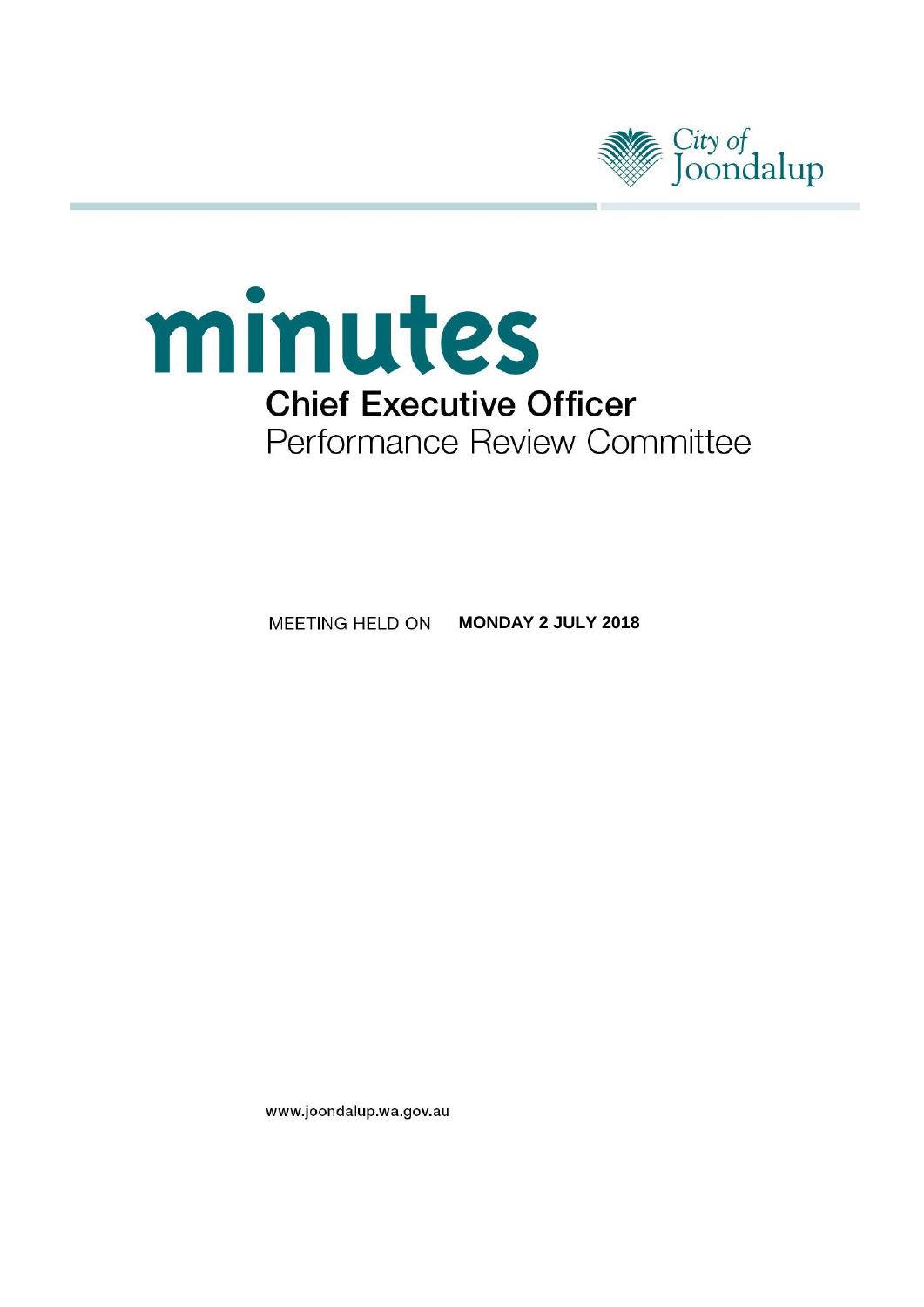## **TABLE OF CONTENTS**

| Item No. | Title                                                                          | Page No. |
|----------|--------------------------------------------------------------------------------|----------|
|          | <b>Declaration of Opening</b>                                                  | 3        |
|          | <b>Declarations of Interest</b>                                                | 4        |
|          | Apologies/Leave of absence                                                     | 4        |
|          | Announcements by the Presiding Member without discussion                       | 5        |
|          | Identification of matters for which the meeting may be closed to<br>the public | 5        |
|          | <b>Petitions and deputations</b>                                               | 5        |
|          | <b>Reports</b>                                                                 | 6        |
| 1        | Consultant to Support Chief Executive Officer Performance Review<br>Committee  | 6        |
|          | <b>Closure</b>                                                                 | 7        |
|          |                                                                                |          |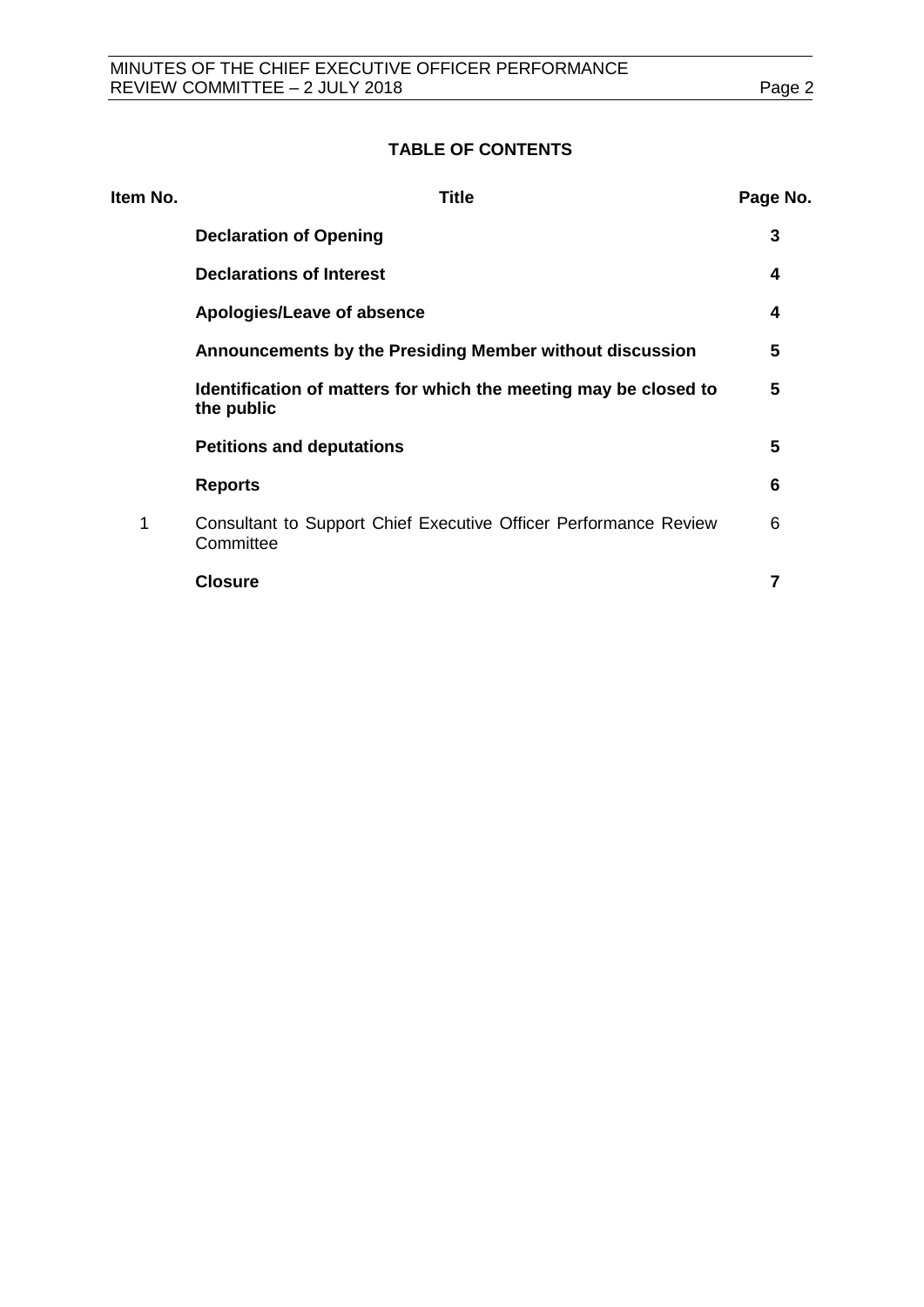# **CITY OF JOONDALUP**

## **MINUTES OF THE CHIEF EXECUTIVE OFFICER PERFORMANCE REVIEW COMMITTEE MEETING HELD IN CONFERENCE ROOM 3, JOONDALUP CIVIC CENTRE, BOAS AVENUE, JOONDALUP ON MONDAY 2 JULY 2018.**

## **ATTENDANCE**

## **Committee Members**

Mayor Hon. Albert Jacob, JP *Presiding Member* Cr Russell Poliwka *deputising for Cr May* Cr Philippa Taylor *from 5.49pm* Cr Russ Fishwick, JP Cr John Chester Cr Mike Norman

**Deputy Presiding Member** 

## **Officers**

Mr Mike Tidy **Director Corporate Services**<br>
Mr Brad Sillence **Manager Governance** Manager Governance

## <span id="page-2-0"></span>**DECLARATION OF OPENING**

The Presiding Member declared the meeting open at 5.46pm.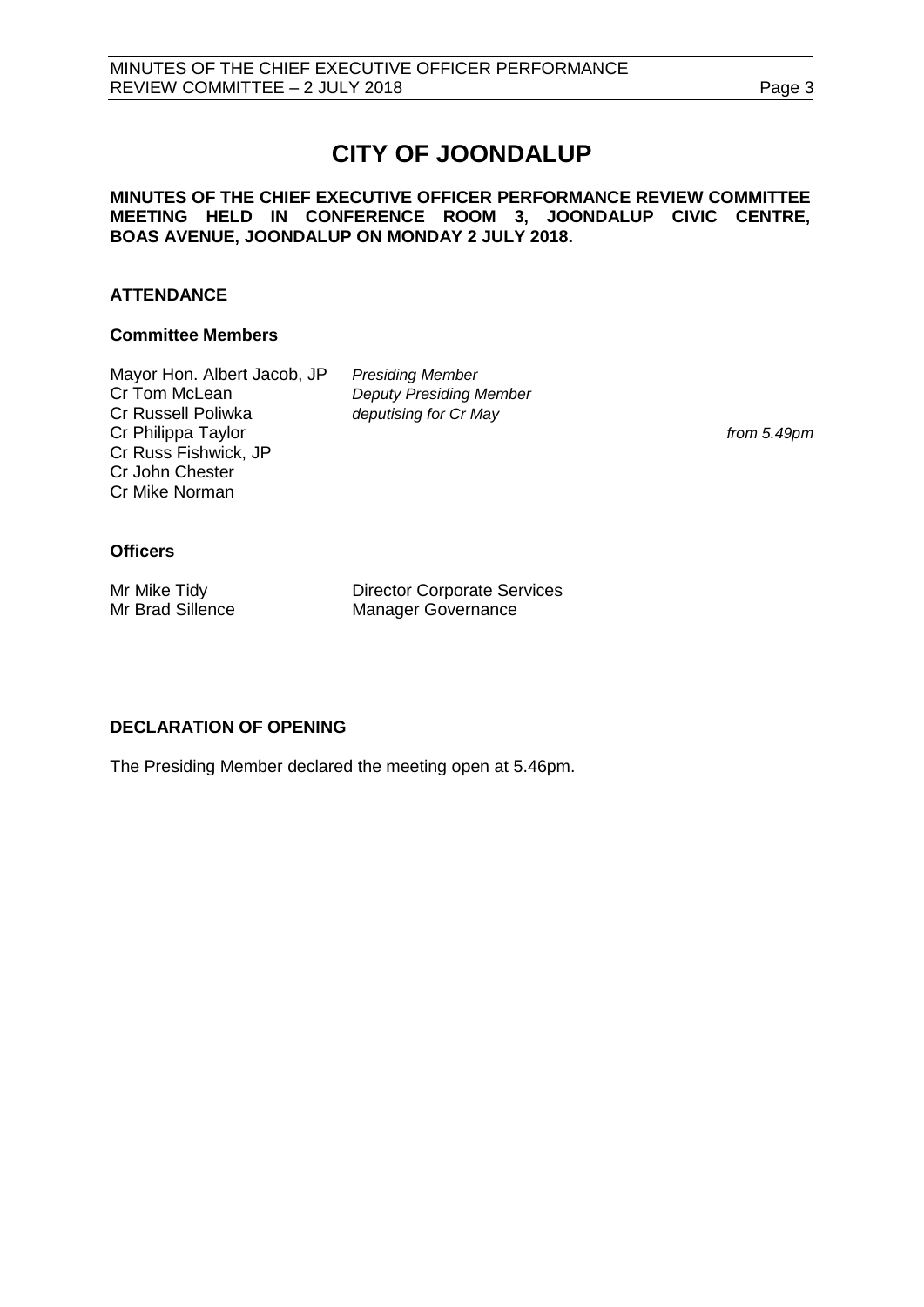## <span id="page-3-0"></span>**DECLARATIONS OF INTEREST**

## **Disclosures of Financial / Proximity Interest**

A declaration under this section requires that the nature of the interest must be disclosed. Consequently a member who has made a declaration must not preside, participate in, or be present during any discussion or decision-making procedure relating to the matter the subject of the declaration. An employee is required to disclose their financial interest and if required to do so by the Council must disclose the extent of the interest. Employees are required to disclose their financial interests where they are required to present verbal or written reports to the Council. Employees are able to continue to provide advice to the Council in the decision making process if they have disclosed their interest.

| <b>Name/Position</b>                                                                             | Mr Garry Hunt - Chief Executive Officer.               |
|--------------------------------------------------------------------------------------------------|--------------------------------------------------------|
| <b>Item No./Subject</b><br>Item 1 – Confidential - Consultant to Support Chief Executive Officer |                                                        |
|                                                                                                  | Performance Review Committee.                          |
| <b>Nature of interest</b>                                                                        | Financial.                                             |
| <b>Extent of Interest</b>                                                                        | Mr Hunt holds the position of Chief Executive Officer. |

#### **Disclosures of interest affecting impartiality**

Elected Members (in accordance with Regulation 11 of the *Local Government [Rules of Conduct] Regulations 2007)* and employees (in accordance with the Code of Conduct) are required to declare any interest that may affect their impartiality in considering a matter. This declaration does not restrict any right to participate in or be present during the decision-making process. The Elected Member/employee is also encouraged to disclose the nature of the interest.

| <b>Name/Position</b>      | Mr Mike Tidy - Director Corporate Services.                           |  |  |
|---------------------------|-----------------------------------------------------------------------|--|--|
| <b>Item No./Subject</b>   | Item 1 – Confidential - Consultant to Support Chief Executive Officer |  |  |
|                           | Performance Review Committee.                                         |  |  |
| <b>Nature of interest</b> | Interest that may affect impartiality.                                |  |  |
| <b>Extent of Interest</b> | Due to the nature of Mr Tidy's employment relationship with the       |  |  |
|                           | <b>Chief Executive Officer.</b>                                       |  |  |

## <span id="page-3-1"></span>**APOLOGIES/LEAVE OF ABSENCE**

## **Apology**

Cr Christopher May.

## **Leave of Absence previously approved**

<span id="page-3-2"></span>

| <b>Cr Christine Hamilton-Prime</b> | 18 June to 6 July 2018 inclusive;   |
|------------------------------------|-------------------------------------|
| Cr John Logan                      | 1 to 15 July 2018 inclusive;        |
| Cr Mike Norman                     | 22 July to 4 August 2018 inclusive; |
| Cr Russell Poliwka                 | 26 July to 28 August inclusive.     |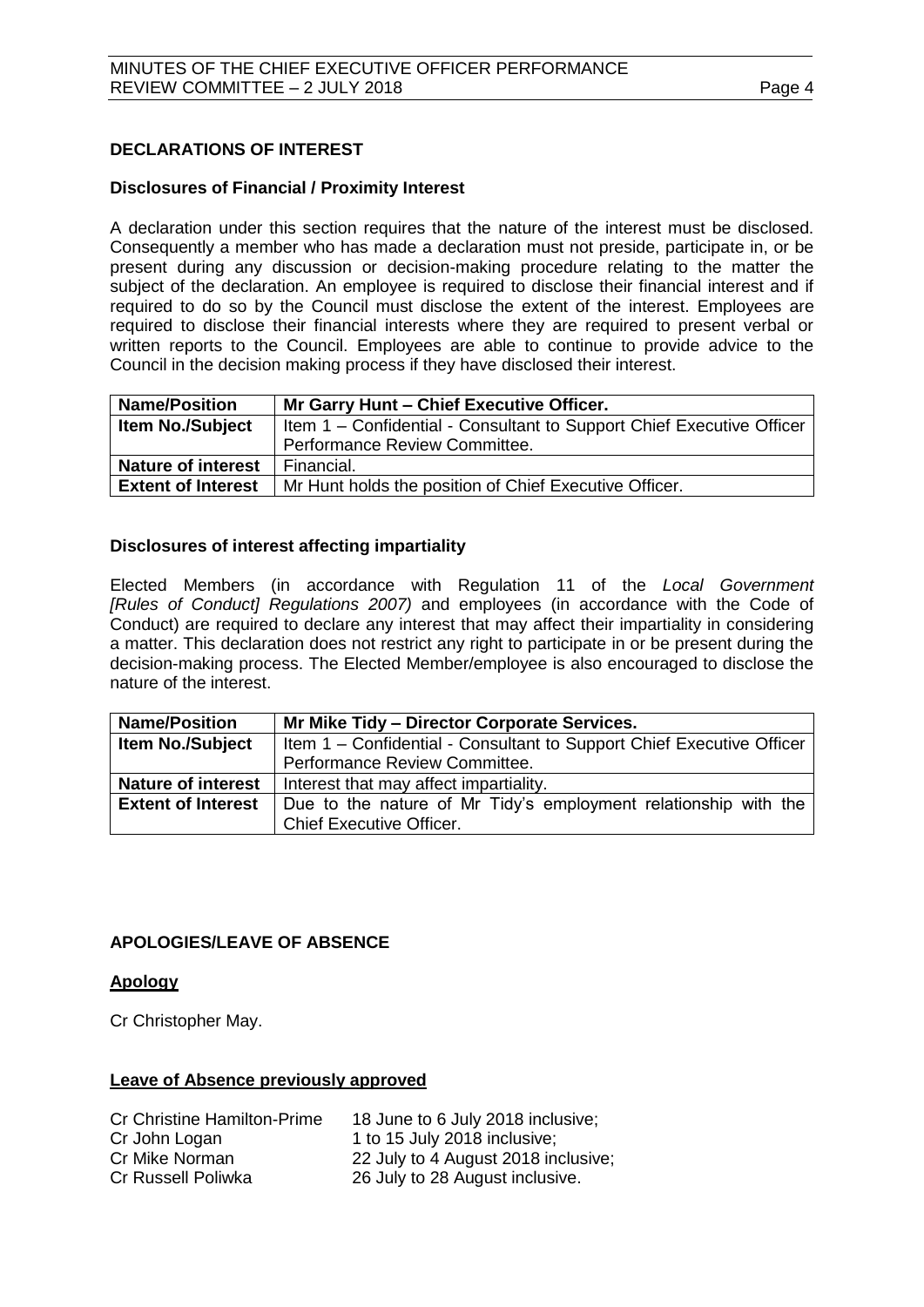## **ANNOUNCEMENTS BY THE PRESIDING MEMBER WITHOUT DISCUSSION**

Nil.

## <span id="page-4-0"></span>**IDENTIFICATION OF MATTERS FOR WHICH THE MEETING MAY BE CLOSED TO THE PUBLIC**

In accordance with Clause 5.2 of the City's *Meeting Procedures Local Law 2013*, this meeting was not open to the public.

## <span id="page-4-1"></span>**PETITIONS AND DEPUTATIONS**

Nil.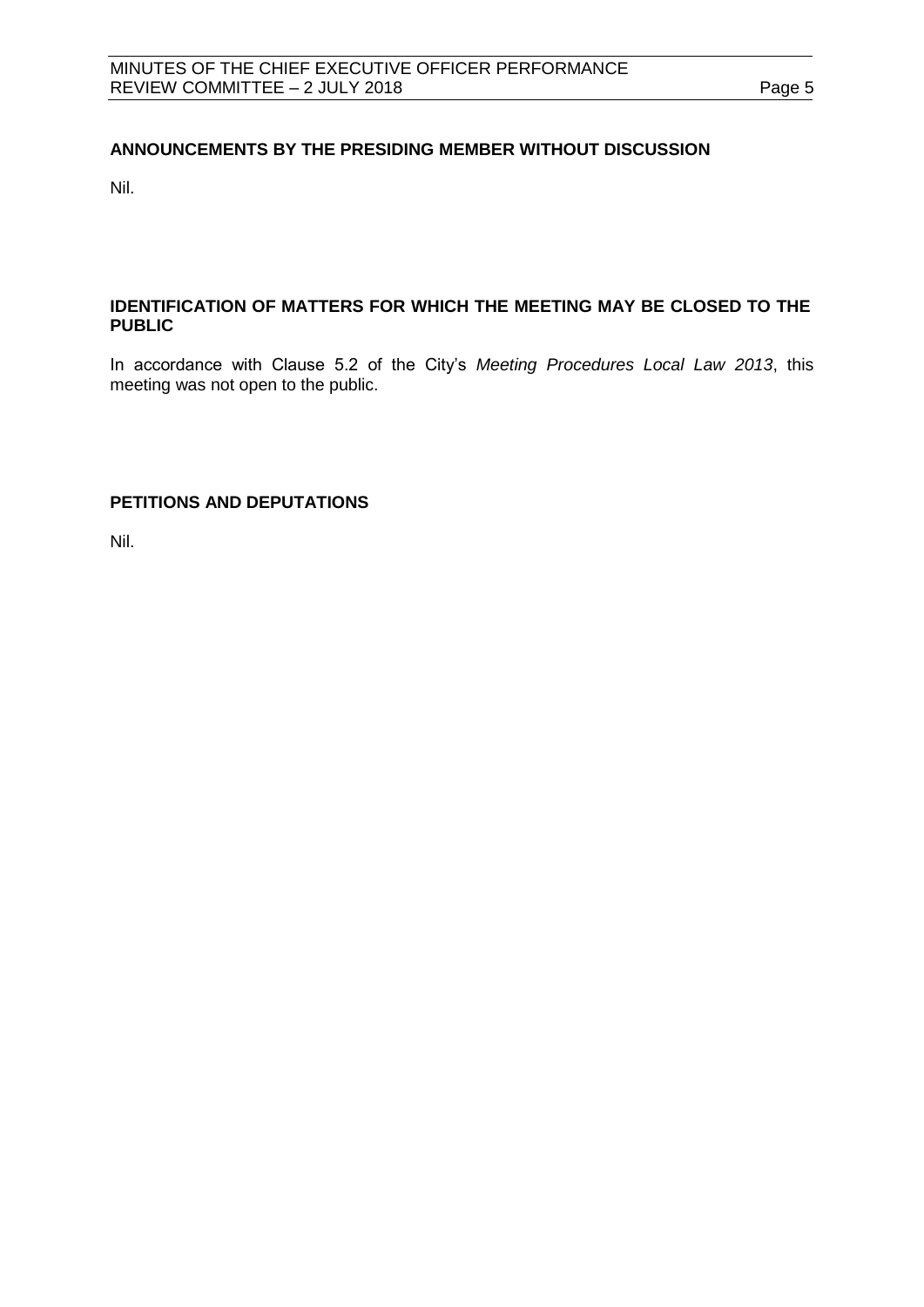## <span id="page-5-0"></span>**REPORTS**

#### **Disclosure of Financial Interest**

| <b>Name/Position</b>      | Mr Garry Hunt - Chief Executive Officer.                              |  |  |
|---------------------------|-----------------------------------------------------------------------|--|--|
| <b>Item No./Subject</b>   | Item 1 – Confidential - Consultant to Support Chief Executive Officer |  |  |
|                           | Performance Review Committee.                                         |  |  |
| <b>Nature of interest</b> | Financial.                                                            |  |  |
| <b>Extent of Interest</b> | Mr Hunt holds the position of Chief Executive Officer.                |  |  |

#### **Disclosure of interest affecting impartiality**

| <b>Name/Position</b>      | Mr Mike Tidy - Director Corporate Services.                           |  |  |
|---------------------------|-----------------------------------------------------------------------|--|--|
| <b>Item No./Subject</b>   | Item 1 – Confidential - Consultant to Support Chief Executive Officer |  |  |
|                           | Performance Review Committee.                                         |  |  |
| <b>Nature of interest</b> | Interest that may affect impartiality.                                |  |  |
| <b>Extent of Interest</b> | Due to the nature of Mr Tidy's employment relationship with the       |  |  |
|                           | <b>Chief Executive Officer.</b>                                       |  |  |

## **ITEM 1 CONSULTANT TO SUPPORT CHIEF EXECUTIVE OFFICER PERFORMANCE REVIEW COMMITTEE**

| WARD                                  | All                                                                                                                                                                                              |                                                                                                                  |  |
|---------------------------------------|--------------------------------------------------------------------------------------------------------------------------------------------------------------------------------------------------|------------------------------------------------------------------------------------------------------------------|--|
| <b>RESPONSIBLE</b><br><b>DIRECTOR</b> | Mr Mike Tidy<br><b>Corporate Services</b>                                                                                                                                                        |                                                                                                                  |  |
| <b>FILE NUMBER</b>                    | 74574, 101515                                                                                                                                                                                    |                                                                                                                  |  |
| <b>ATTACHMENT</b>                     | Attachment 1                                                                                                                                                                                     | Summary of Respondents to Consultancy<br><b>Request for Quotation</b>                                            |  |
|                                       | Attachment 2                                                                                                                                                                                     | Submissions to Consultancy Request for<br>Quotation                                                              |  |
|                                       | (Please Note:                                                                                                                                                                                    | Report and Attachments<br><b>The</b><br>are<br>confidential and will appear in the official<br>Minute Book only) |  |
| <b>AUTHORITY / DISCRETION</b>         | Executive - The substantial direction setting and oversight<br>role of Council, such as adopting plans and reports,<br>accepting tenders, directing operations, setting and<br>amending budgets. |                                                                                                                  |  |

This report is confidential in accordance with Section 5.23(2)(a) of the *Local Government Act 1995*, which permits the meeting to be closed to the public for business relating to the following:

*a matter affecting an employee or employees.*

A full report was provided to Elected Members under separate cover. The report is not for publication.